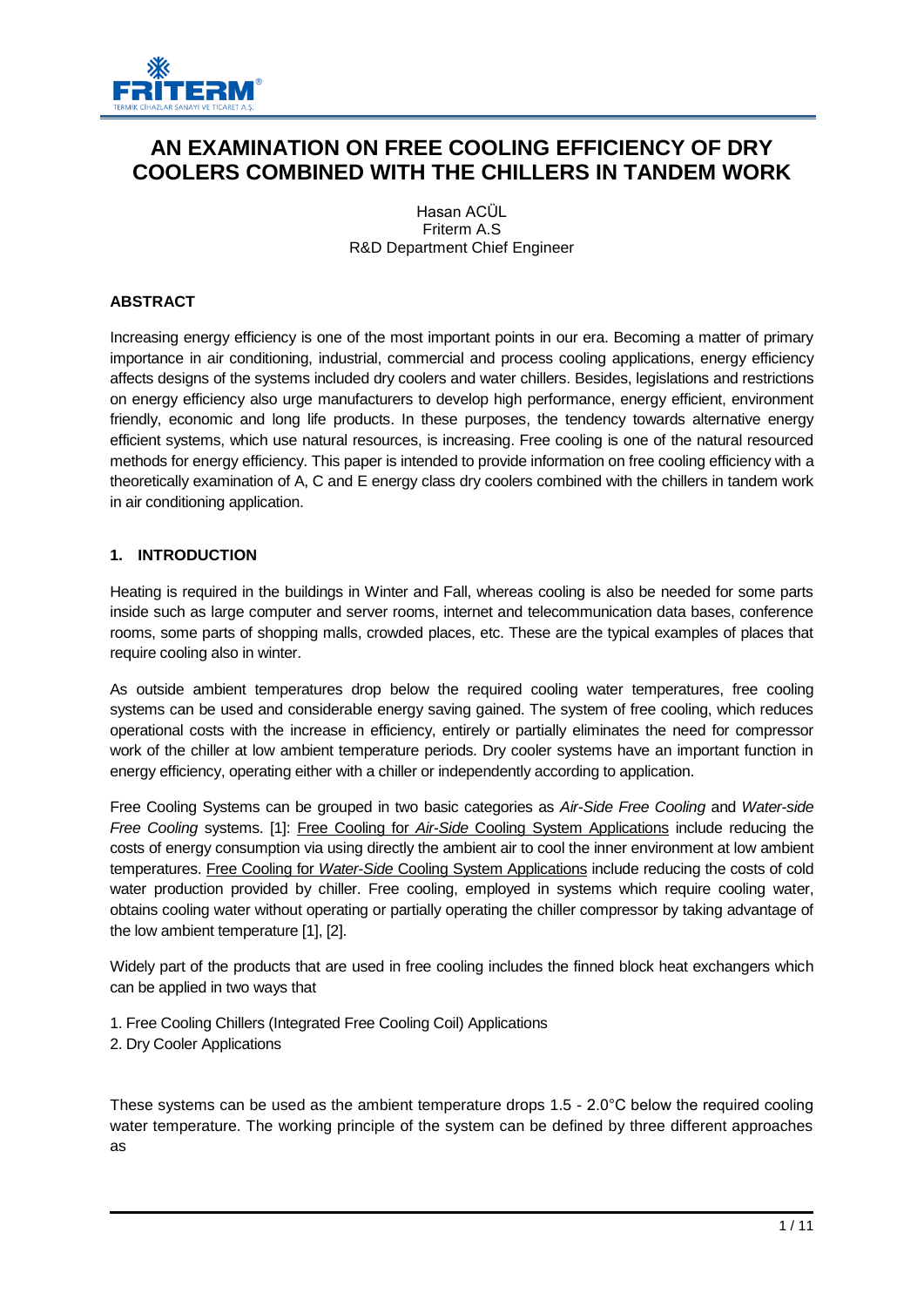

- 1. 100% Mechanical Cooling (Chiller are in operation. No Free Cooling Application.)
- 2. Partially Free Cooling (Load sharing, Pre-cooling. When the ambient temperature falls below 1,5 -2.0 °C of the required cooling water temperature, the load can be shared between dry cooler and chiller compressor.)
- 3. 100% Free Cooling (Chiller compressor does not work. 100% Free cooling can be possible when the ambient temperature drops below at least 5 °C of the required cooling water.)

# **2. FREE COOLING CHILLERS (INTEGRATED FREE COOLING COIL) APPLICATIONS**

In figure 1.A a photo, in figure 1.B a basic scheme of free cooling chiller is shown. The free cooling coil is placed in the front side of the air cooled condenser coil depending on the air flow direction of the unit. The control systems commands and directs the return water to the free cooling coil for precooling or fully free cooling as the ambient temperature drops below required water temperature.



# **3. DRY COOLER APPLICATIONS**

Another finned block heat exchanger system used in cooling applications is called as Dry Cooler (fig 2). Dry Coolers have wide application area in air conditioning and process water cooling systems. The working principle is transferring the return water load to the air by the aid of finned heat exchanger and fans. In this system the fin surface of the exchanger is dry. Relatively there is no risk of corrosion on the fins. Besides, depletion of the cooling water and associated health risks (such as legionella bacteria) is also eliminated by the closed-loop working of the system.

| Figure 2.A Horizontal Type | Figure 2.B V Type Dry | Figure 2.C Chiller and Dry Cooler |  |  |  |  |
|----------------------------|-----------------------|-----------------------------------|--|--|--|--|
| Dry Cooler                 | Cooler <sup>[4]</sup> | Application in tandem work [5]    |  |  |  |  |
|                            |                       |                                   |  |  |  |  |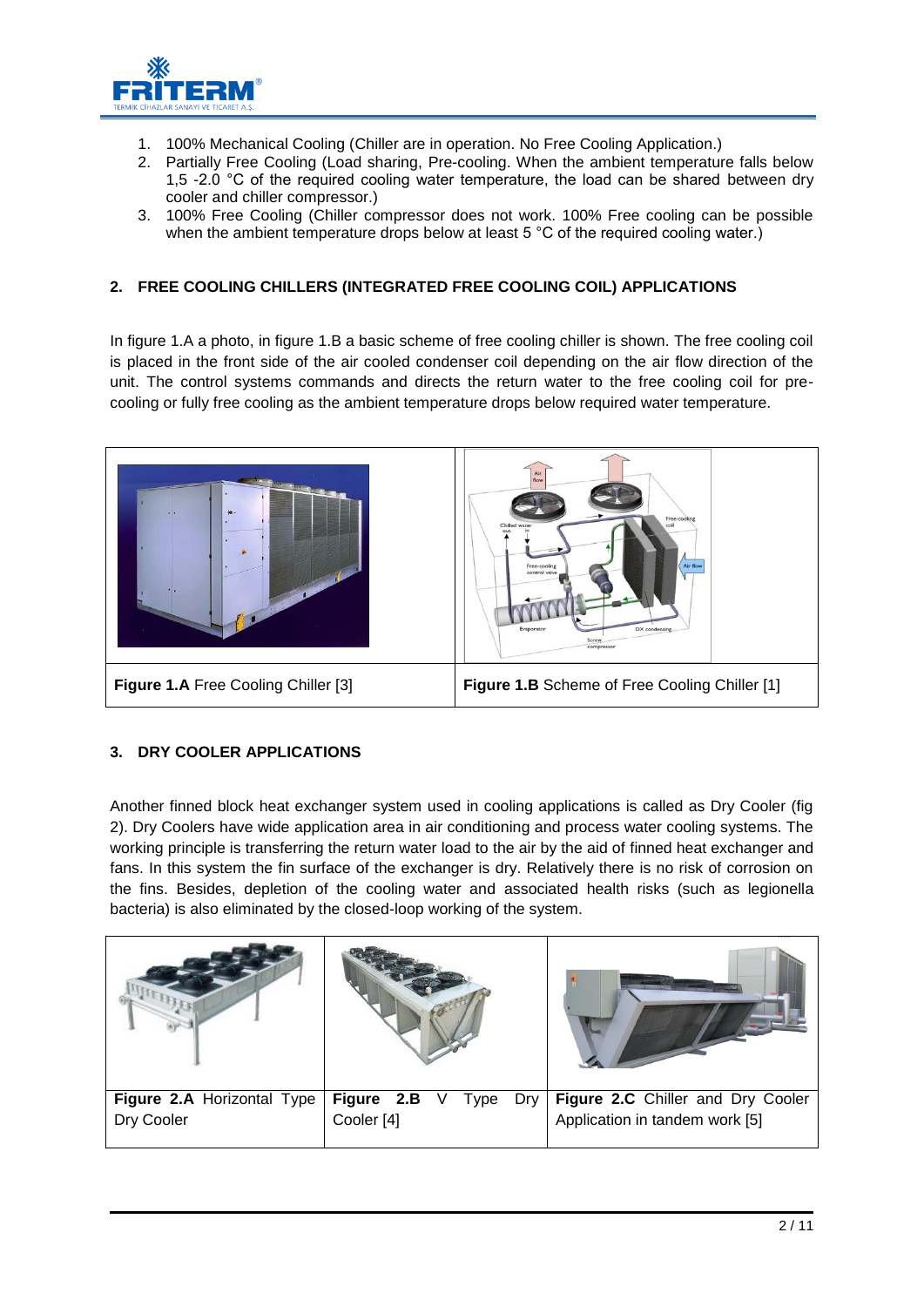

Cooling of the water temperature in the dry coolers depends on the ambient dry bulb temperature, thus they are called as dry coolers. By using the dry coolers, cooling of the water can be achieved approximately 5  $\mathrm{^0C}$  over the ambient dry bulb temperature. To have lower temperatures wet-dry coolers are used. Dry coolers are preferred as free coolers for their energy saving advantages in computer and server rooms which require cooling for 24 hours, internet and telecommunication data centers, certain parts of shopping malls and business centers where energy is intensely used. Specially, the system provides huge savings during the night period.

## **4. A THEORETICALLY EXAMINATION ON FREE COOLING EFFICIENCY OF DRY COOLERS COMBINED WITH THE CHILLERS IN TANDEM WORK IN AIR CONDITIONING APPLICATION**

In order to calculate energy efficiency, a scenario is scripted for the dry coolers which have A, C and E energy classes working in Ankara city, Turkey. Besides that, via using the same method, calculations are also made for other 79 cities located in different regions of Turkey and energy efficiency results are given in Table 5.

All of the scripted scenario assumptions are indicated below:

- 1. The place which requires cooling is assumed as a combined business and shopping center. Due to the intensive energy characteristics of the place, even in the Winter, Spring and Fall seasons cooling is required.
- 2. Cooling demand assumed for 16 hours/365 days.
- 3. The total cooling load is assumed to be fixed as 130 kW through the whole year. (For easy understanding of the calculations the effects of seasonal changes are neglected).
- 4. It is assumed that the cooling is made by the VAV devices which can respond to the variable cooling loads and ceiling type fan coils and packed-type AHUs in certain parts.
- 5. Cooling water regime is assumed as 12 °C / 16 °C.
- 6. The calculations and comparisons are taken below 16 °C as free cooling range.
- 7. Calculations and tables are made for Ankara city, Turkey. For other 79 cities located in different regions of Turkey the same calculation methods are applied.
- 8. The bin weather data for those cities are taken from Turkish State Meteorological Service (TSMS) sources [6].
- 9. Working conditions of scripted scenario is assumed as follows:
	- 100% Mechanical Cooling Temperature Zone: When the ambient temperature is above the return water temperatures ( $T_{ambient}>= 15 \degree C$ ), 100% mechanical cooling is required. Condenser fans and compressor is to work.
	- Partial Free Cooling (Precooling/Load sharing) Temperature Zone: As the ambient air temperature drops at least 2 °C below the return water temperature (16 °C -2 °C = 14 °C), the dry cooler begins to function as the pre-cooler. Working condition is that ambient temperature (Tambient) should be between 14 °C and 7 °C. Due to the decrease in the return water temperature which is sent to the water cooler group, compressor and condenser load displays a proportional decrease.
	- 100% Free Cooling Temperature Zone: When the ambient temperature is at least 5 °C below cooling water temperature ( $T_{\text{ambient}} \le$  (12 °C -5°C) 7 °C) only the dry cooler is in operation. Chiller is not running.
- 10.The compressor of chiller is assumed to be frequency controlled. However, for the ease of the calculations certain temperatures and the ratios are used. It should be also considered that the gain calculated via frequency control would higher than the given values. Besides, the dry cooler fans and the condenser fans are considered as step controlled.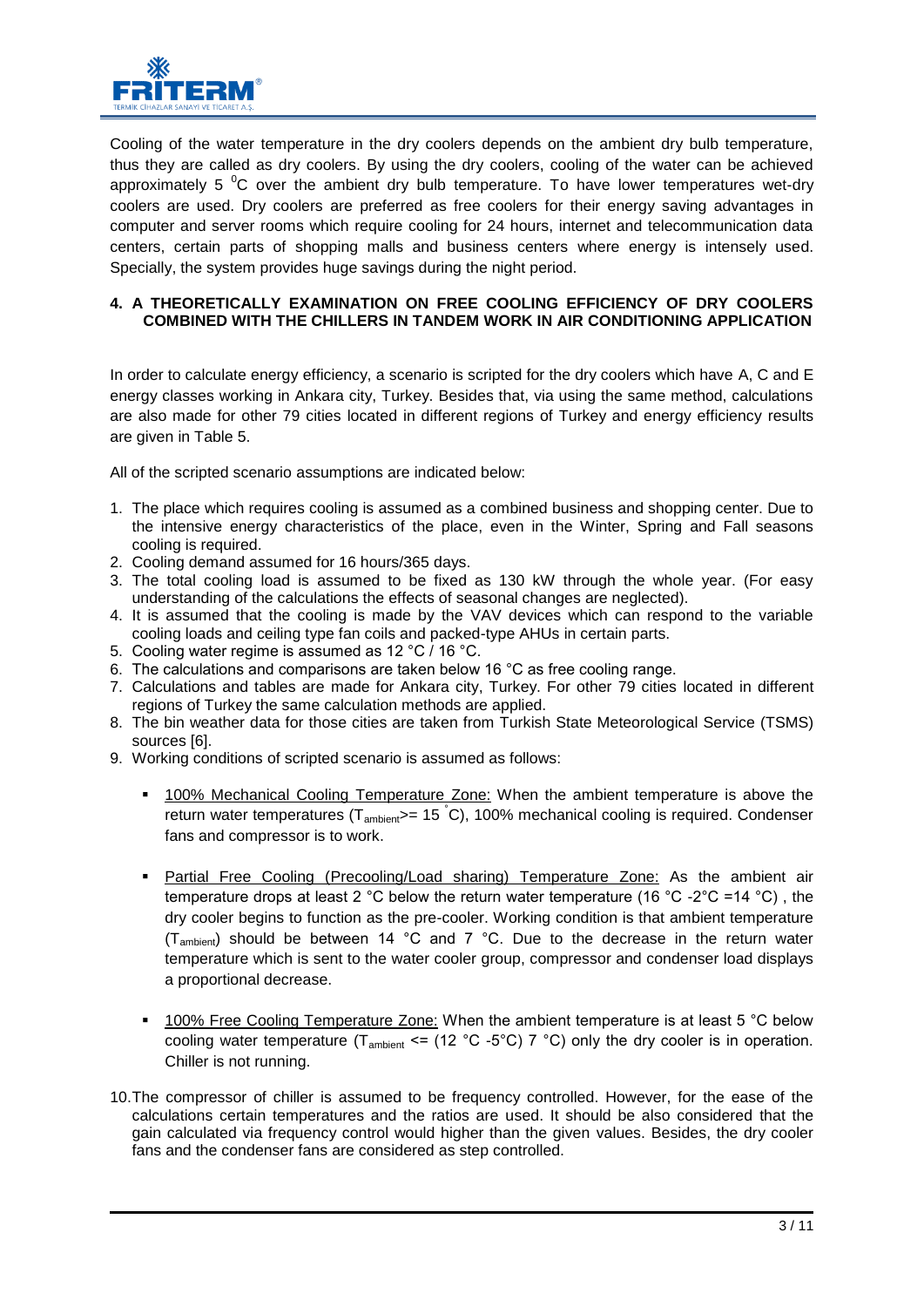

11.In order to clearly indicate the effects of dry cooler energy efficiency levels on consumption and costs, calculations are made for 3 different energy efficiency classes as A class, C class and E class.

## **Additional information on Energy Efficiency Classes:**



Dry cooler capacity standard is EN 1048 Heat Exchangers-Air Cooled Liquid Coolers "Dry Coolers"-Test Procedure for Establishing the Performance.

Energy efficiency levels are indicated in EUROVENT Rating Standard For Forced Convection Air Cooled Liquid Coolers "Dry Coolers" 7/C/003 – 2010 [7].

| Table 1. Energy Efficiency Class [7]                                                                                            |                           |                   |  |  |  |  |  |  |  |  |  |  |
|---------------------------------------------------------------------------------------------------------------------------------|---------------------------|-------------------|--|--|--|--|--|--|--|--|--|--|
| <b>Class</b>                                                                                                                    | <b>Energy Consumption</b> | Energy Ratio (R)* |  |  |  |  |  |  |  |  |  |  |
| A                                                                                                                               | <b>Extremely low</b>      | R > 110           |  |  |  |  |  |  |  |  |  |  |
| $70 = < R < 110$<br>в<br>Very low                                                                                               |                           |                   |  |  |  |  |  |  |  |  |  |  |
| C                                                                                                                               | Low                       | $45 = < R < 70$   |  |  |  |  |  |  |  |  |  |  |
| D                                                                                                                               | Medium                    | $30 = < R < 45$   |  |  |  |  |  |  |  |  |  |  |
| Е                                                                                                                               | High                      | R < 30            |  |  |  |  |  |  |  |  |  |  |
| * The energy ratio "R" is obtained by dividing the standard capacity of the product by the total<br>energy consumption of unit. |                           |                   |  |  |  |  |  |  |  |  |  |  |

12.Tandem working scenario of Dry cooler and Chiller by temperature intervals is shown in Table 2 in which values are only for A energy efficiency class dry cooler. Values differ for C and E energy class dry cooler applications. Detailed calculation values for A, C and E class dry coolers are displayed in Table 3.

|                                                                       | TABLE 2. TANDEM WORKING SCENARIO OF DRY COOLER AND CHILLER BY TEMPERATURE INTERVALS (ANKARA) |                   |          |                                                                                     |             |        |             |       |   |                                    |   |                                                           |        |                   |                                      |     |      |                         |      |       |  |       |  |       |
|-----------------------------------------------------------------------|----------------------------------------------------------------------------------------------|-------------------|----------|-------------------------------------------------------------------------------------|-------------|--------|-------------|-------|---|------------------------------------|---|-----------------------------------------------------------|--------|-------------------|--------------------------------------|-----|------|-------------------------|------|-------|--|-------|--|-------|
| Repeated<br>Temperature<br>Frequency<br>(hour/Year)                   | $\overline{2}$                                                                               | 14                | 52       | 140                                                                                 | 318         | 575    | 823         | 878   |   | 876                                |   |                                                           | 851    |                   |                                      | 866 |      |                         |      |       |  |       |  | 899   |
| <b>Frequency for</b><br>16 hours of<br>working per day<br>(hour/Year) | 1,3                                                                                          | 9,3               | 34,7     | 93,3                                                                                | 212,0       | 383,3  | 548.7       | 585,3 |   | 584.0                              |   |                                                           | 567.3  |                   | 577,3                                |     |      |                         |      | 599,3 |  |       |  |       |
| <b>Temperature</b>                                                    | $-18/ - 15$                                                                                  | $-15/-12$         | $-12/-9$ | $-9/-6$                                                                             | $-6/-3$     | $-3/0$ | 0/3         | 3/6   |   | 6/9                                |   |                                                           |        |                   |                                      |     |      |                         | 9/12 |       |  | 12/15 |  | 15/18 |
| Interval $(^{\circ}C)$                                                |                                                                                              |                   |          |                                                                                     |             |        |             |       | 7 | 8                                  | 9 | 1<br>0                                                    | 1<br>1 | 1<br>$\mathbf{2}$ | 13                                   | 14  | 15   |                         |      |       |  |       |  |       |
| <b>Working Zone</b>                                                   | 4 Fans Work                                                                                  | 100% Free Cooling |          | 100 %<br>100% Free<br>Free<br>100% Free<br>Cooling<br>Cooling<br>Cooling<br>10 Fans |             |        |             |       |   | %20 MC<br>(4 Fans)<br>80%<br>Free  |   | % 45<br><b>Mechanical</b><br><b>Cooling</b><br>$(6$ Fans) |        |                   | %72<br><b>Mechanica</b><br>I Cooling |     | %100 | <b>Mechanica</b>        |      |       |  |       |  |       |
|                                                                       |                                                                                              |                   |          |                                                                                     | 6 Fans Work |        | 8 Fans Work |       |   | Cooling<br>(10)<br>Fans)           |   | <b>55% Free</b><br>Cooling<br>$(10$ Fans)                 |        |                   | $(8$ Fans)<br>%28 FC<br>(10 Fans)    |     | Zone | I Cooling<br>$(8$ Fans) |      |       |  |       |  |       |
|                                                                       |                                                                                              |                   |          | %100 Free Cooling Side                                                              |             |        |             |       |   | <b>Partially Free Cooling Side</b> |   |                                                           |        |                   |                                      |     |      |                         |      |       |  |       |  |       |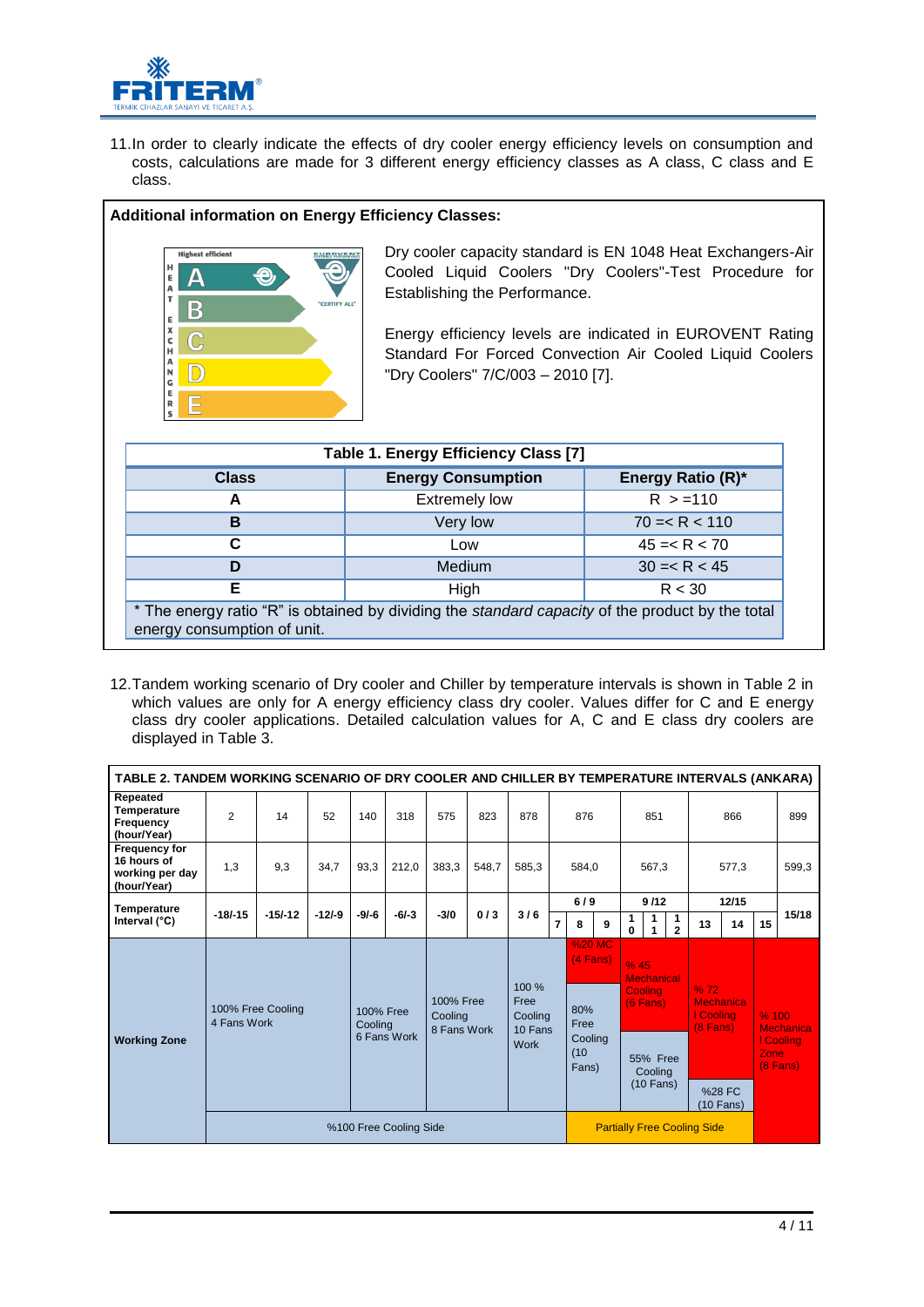

#### **Notes for Table2:**

- 1. Temperatures used for partial side load and energy consumption calculations are 8,5 °C for 6 / 9°C interval; 11 °C for 9 / 12°C interval; 13,5 °C for 12 / 15°C interval. By pre-cooling of dry cooler (in proportional controlled load) the load that compressor is subjected are %20, %45 and %72 respectively.
- 2. As ambient air temperature decreases chiller and dry cooler fans are step controlly stopped and the consumption of the fans decrease. (The temperatures determined for the step control of the fans differ approximately 1-2  $^{\circ}$ C than the indicated temperature intervals in the real conditions, the meteorological temperature intervals are accepted as main intervals for the easy calculations.)
- 13.Capacity, load sharing and energy consumption values of the dry cooler and the chiller are given in the Table 3.A in accordance with the certain temperatures. Values are only for A energy efficiency class dry cooler. (Please also see detailed explanations for Tables 3A and 3B below.)

|                                      | TABLE 3A. DRY COOLER AND CHILLER CAPACITY, POWER AND LOAD SHARING RATIOS |                                               |                               |                                              |                     |                                            |                                               |                                        |                     |                                                 |                                          |                                      |                                                |
|--------------------------------------|--------------------------------------------------------------------------|-----------------------------------------------|-------------------------------|----------------------------------------------|---------------------|--------------------------------------------|-----------------------------------------------|----------------------------------------|---------------------|-------------------------------------------------|------------------------------------------|--------------------------------------|------------------------------------------------|
| <b>Working</b><br>Zone               | <b>Ambient</b><br><b>Temperature</b><br>intervals<br>$(^{\circ}C)$       | Dry Cooler Capacity<br>$\widehat{\mathbf{g}}$ | Dry<br>/ Cooler Power<br>(KW) | Dry<br>Cooler Capacity<br><b>Power Ratio</b> | Dry Cooler Load (%) | Compressor Capacity<br>Compressor Capacity | Compressor power<br>$\widetilde{\mathcal{S}}$ | Compressor Capacity<br>/Power<br>Ratio | Compressor Load (%) | Condenser Fan Powei<br>$\widehat{(\mathsf{X}})$ | Total Power of the<br>Cooling Group (kW) | Dry<br>Cooler+ Chiller<br>Power (kW) | Total Cooling<br>Capacity of the<br>system(kW) |
| %100<br><b>Mechanical</b><br>Cooling | Above 15°C                                                               | $\mathbf 0$                                   | 0,00                          | 0,0                                          | 0.0%                | 132,1                                      | 17,3                                          | 7,6                                    | 100.0%              | 6,24                                            | 23,54                                    | 23,54                                | 132,1                                          |
|                                      | $13-14^{\circ}$ C                                                        | 36,21                                         | 2,00                          | 18,1                                         | 27,4%               | 96,3                                       | 12,2                                          | 7,9                                    | 72,9%               | 6,24                                            | 18,44                                    | 20,44                                | 132,51                                         |
| <b>Partial</b><br>Cooling            | (9/12)<br>10-11-12°C                                                     | 72,7                                          | 2,00                          | 36,4                                         | 55,0%               | 60,2                                       | 8                                             | 7,5                                    | 45,6%               | 4,68                                            | 12,68                                    | 14,68                                | 132,9                                          |
|                                      | $8-9^\circ C$                                                            | 109,5                                         | 2,00                          | 54,8                                         | 82,9%               | 26,4                                       | 3,46                                          | 7,6                                    | 20,0%               | 3,12                                            | 6,58                                     | 8,58                                 | 135,9                                          |
|                                      | $3/7$ °C                                                                 | 132,1                                         | 2,00                          | 66.1                                         | 100,0%              | $\mathbf 0$                                | $\mathbf 0$                                   | $\overline{a}$                         | 0,0%                | $\Omega$                                        | 0.00                                     | 2,00                                 | 132,1                                          |
|                                      | $0/3$ °C                                                                 | 132,1                                         | 1,60                          | 82.6                                         | 100,0%              | $\mathbf{0}$                               | $\mathbf 0$                                   | $\overline{\phantom{a}}$               | 0.0%                | $\overline{0}$                                  | 0,00                                     | 1,60                                 | 132,1                                          |
|                                      | $-3/0$ °C                                                                | 132,1                                         | 1.60                          | 82.6                                         | 100.0%              | $\mathbf 0$                                | $\mathbf 0$                                   | $\overline{\phantom{a}}$               | 0.0%                | 0                                               | 0.00                                     | 1,60                                 | 132,1                                          |
| % 100 Free                           | $-6/ -3°C$                                                               | 132,1                                         | 1,20                          | 110.1                                        | 100,0%              | $\mathbf{0}$                               | $\Omega$                                      | $\overline{\phantom{a}}$               | 0,0%                | $\overline{0}$                                  | 0.00                                     | 1,20                                 | 132,1                                          |
| Cooling                              | $-9/ -6$ °C                                                              | 132,1                                         | 1,20                          | 110.1                                        | 100,0%              | $\mathbf 0$                                | $\mathbf 0$                                   | $\frac{1}{2}$                          | 0.0%                | 0                                               | 0,00                                     | 1,20                                 | 132,1                                          |
|                                      | $-12/ -9°C$                                                              | 132,1                                         | 0,80                          | 165,1                                        | 100,0%              | $\mathbf{0}$                               | $\mathbf{0}$                                  | $\overline{\phantom{a}}$               | 0,0%                | $\overline{0}$                                  | 0,00                                     | 0,80                                 | 132,1                                          |
|                                      | $-15/ -12$ °C                                                            | 132,1                                         | 0,80                          | 165.1                                        | 100,0%              | $\mathbf 0$                                | $\mathbf 0$                                   | $\overline{\phantom{a}}$               | 0.0%                | $\Omega$                                        | 0,00                                     | 0,80                                 | 132,1                                          |
|                                      | $-18/ -15$ °C                                                            | 132,1                                         | 0,80                          | 165,1                                        | 100,0%              | $\mathbf{0}$                               | $\mathbf{0}$                                  | $\overline{\phantom{a}}$               | 0,0%                | $\overline{0}$                                  | 0,00                                     | 0,80                                 | 132,1                                          |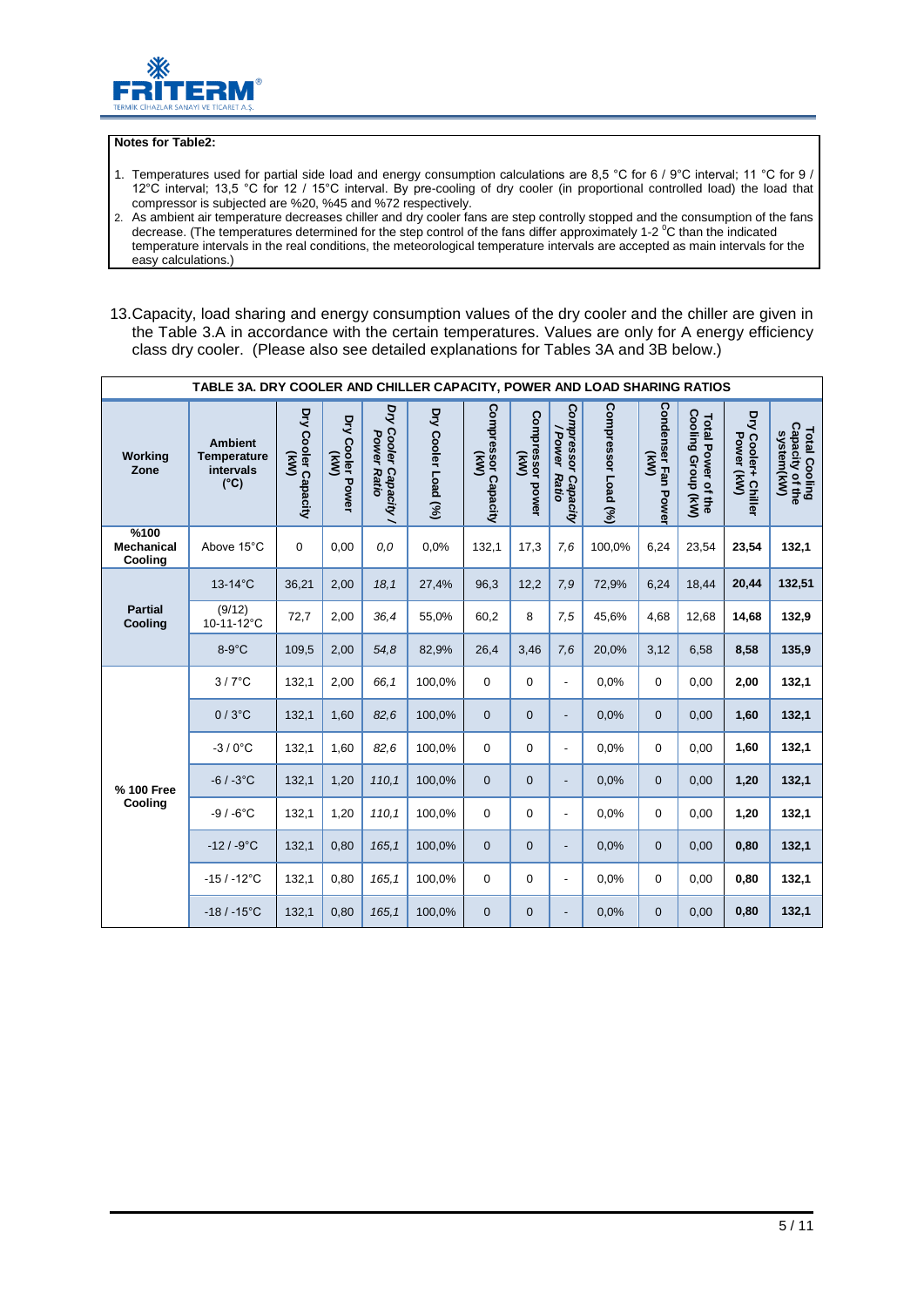

14.Energy consumption calculations of A, C and E class dry coolers and chiller (according to scenarios) are given in Table 3B which is calculation table for energy consumption values of both Tables 2.A and Table 4.

|                                                                                                                                         |                                                                                                                                                                                                                                                                                                                                                                                                                | <b>TABLE 3B. POWER CALCULATIONS FOR THE WORKING SCENERIOS</b>                    |          |         |         |        |      |       |                |        |    |          |       |                                                               |    |       |  |
|-----------------------------------------------------------------------------------------------------------------------------------------|----------------------------------------------------------------------------------------------------------------------------------------------------------------------------------------------------------------------------------------------------------------------------------------------------------------------------------------------------------------------------------------------------------------|----------------------------------------------------------------------------------|----------|---------|---------|--------|------|-------|----------------|--------|----|----------|-------|---------------------------------------------------------------|----|-------|--|
| Temperature Interval (°C)                                                                                                               | $-18/-15$                                                                                                                                                                                                                                                                                                                                                                                                      | $-15/-12$                                                                        | $-12/-9$ | $-9/-6$ | $-6/-3$ | $-3/0$ | 0/3  | 3/6   |                | 6/9    |    | 9/12     |       | 12/15                                                         |    | 15/18 |  |
|                                                                                                                                         |                                                                                                                                                                                                                                                                                                                                                                                                                |                                                                                  |          |         |         |        |      |       | $\overline{7}$ | 8<br>9 | 10 | 11<br>12 |       | 14<br>13                                                      | 15 |       |  |
| <b>Compressor Power</b>                                                                                                                 | <b>POWER CALCULATION FOR CHILLER IN %100 MECHANICAL COOLING SCENERIO</b>                                                                                                                                                                                                                                                                                                                                       |                                                                                  |          |         |         |        |      |       |                |        |    |          |       |                                                               |    |       |  |
| (%100) (kw) *                                                                                                                           |                                                                                                                                                                                                                                                                                                                                                                                                                |                                                                                  |          | 14,83   |         |        |      |       |                | 14,83  |    | 15,61    |       | 16,44                                                         |    | 17,30 |  |
| Fan Power (kw) *                                                                                                                        |                                                                                                                                                                                                                                                                                                                                                                                                                |                                                                                  |          | 3,12    |         |        |      |       |                | 3,12   |    | 4,68     |       | 6,24                                                          |    | 6,24  |  |
| <b>Chiller Power (kw)</b>                                                                                                               |                                                                                                                                                                                                                                                                                                                                                                                                                |                                                                                  |          | 17,95   |         |        |      |       |                | 17,95  |    | 20,29    | 22,68 |                                                               |    | 23,54 |  |
| * As ambient temperature decreases, compressor efficiency increases and condenser fans are stopped as in step control.                  |                                                                                                                                                                                                                                                                                                                                                                                                                |                                                                                  |          |         |         |        |      |       |                |        |    |          |       |                                                               |    |       |  |
|                                                                                                                                         |                                                                                                                                                                                                                                                                                                                                                                                                                | POWER CALCULATIONS FOR CHILLER IN PARTIALLY COOLING SCENERIO                     |          |         |         |        |      |       |                |        |    |          |       |                                                               |    |       |  |
| <b>Compressor Power</b>                                                                                                                 | 0,00<br>3,46<br>8,00<br>12,20<br>(%100) (kw) *                                                                                                                                                                                                                                                                                                                                                                 |                                                                                  |          |         |         |        |      |       |                |        |    |          |       |                                                               |    |       |  |
| Fan Power (kw) *                                                                                                                        |                                                                                                                                                                                                                                                                                                                                                                                                                | 0,00<br>3,12<br>4,68                                                             |          |         |         |        |      |       |                |        |    |          |       | 6,24                                                          |    |       |  |
| Chiller Power (kw)                                                                                                                      |                                                                                                                                                                                                                                                                                                                                                                                                                |                                                                                  |          | 0,00    |         |        |      |       |                | 6,58   |    | 12,68    |       | 18,44                                                         |    | 0,00  |  |
| POWER CALCULATIONS FOR "A CLASS" DRY COOLER IN %100 FREE COOLING AND PARTIAL COOLING SCENERIOS                                          |                                                                                                                                                                                                                                                                                                                                                                                                                |                                                                                  |          |         |         |        |      |       |                |        |    |          |       |                                                               |    |       |  |
| Fan Power(kw) **                                                                                                                        | 0,80                                                                                                                                                                                                                                                                                                                                                                                                           | 0,80                                                                             | 0,80     | 1,20    | 1,20    | 1,60   | 1,60 |       |                | 2,00   |    | 2,00     |       | 2,00                                                          |    |       |  |
| 2,00<br>0,00                                                                                                                            |                                                                                                                                                                                                                                                                                                                                                                                                                |                                                                                  |          |         |         |        |      |       |                |        |    |          |       |                                                               |    |       |  |
|                                                                                                                                         | **As ambient air temperature decreases chiller and dry cooler fans are step controlly stopped and the consumption of the fans decrease. (The<br>temperatures determined for the step control of the fans differ approximately $1-2$ °C than the indicated temperature intervals in the real conditions,<br>the meteorological temperature intervals are accepted as main intervals for the easy calculations.) |                                                                                  |          |         |         |        |      |       |                |        |    |          |       |                                                               |    |       |  |
|                                                                                                                                         | TOTAL POWER CALCULATIONS FOR A CLASS DRY COOLER AND CHILLER IN PARTIALLY COOLING                                                                                                                                                                                                                                                                                                                               |                                                                                  |          |         |         |        |      |       |                |        |    |          |       |                                                               |    |       |  |
| <b>Total Power (kw)</b>                                                                                                                 | 0,80                                                                                                                                                                                                                                                                                                                                                                                                           | 0.80                                                                             | 0.80     | 1,20    | 1,20    | 1,60   | 1,60 | 2,00  |                | 8,58   |    | 14,68    |       | 20,44                                                         |    | 0,00  |  |
| POWER CALCULATIONS FOR "C CLASS" DRY COOLER IN %100 FREE COOLING AND PARTIALLY COOLING SCENERIOS                                        |                                                                                                                                                                                                                                                                                                                                                                                                                |                                                                                  |          |         |         |        |      |       |                |        |    |          |       |                                                               |    |       |  |
| Fan Power (kw) **                                                                                                                       | 1,32                                                                                                                                                                                                                                                                                                                                                                                                           | 1,32                                                                             | 1,98     | 1,98    | 2,64    | 2,64   | 3,30 | 3,96  |                | 3,96   |    | 3,96     |       | 3,96                                                          |    | 0,00  |  |
| **As ambient air temperature decreases chiller and dry cooler fans are step controlly stopped and the consumption of the fans decrease. |                                                                                                                                                                                                                                                                                                                                                                                                                |                                                                                  |          |         |         |        |      |       |                |        |    |          |       |                                                               |    |       |  |
|                                                                                                                                         |                                                                                                                                                                                                                                                                                                                                                                                                                | TOTAL POWER CALCULATIONS FOR C CLASS DRY COOLER AND CHILLER IN PARTIALLY COOLING |          |         |         |        |      |       |                |        |    |          |       |                                                               |    |       |  |
| <b>Total Power (kw)</b>                                                                                                                 | 1,32                                                                                                                                                                                                                                                                                                                                                                                                           | 1,32                                                                             | 1,98     | 1,98    | 2,64    | 2,64   | 3,30 | 3,96  |                | 10,54  |    | 16,64    |       | 22,68                                                         |    | 0,00  |  |
|                                                                                                                                         |                                                                                                                                                                                                                                                                                                                                                                                                                |                                                                                  |          |         |         |        |      |       |                |        |    |          |       | Inefficient in this zone.<br>Thus 100% Mechanical<br>cooling. |    |       |  |
| POWER CALCULATIONS FOR "E CLASS" DRY COOLER IN %100 FREE COOLING AND PARTIALLY COOLING SCENERIOS                                        |                                                                                                                                                                                                                                                                                                                                                                                                                |                                                                                  |          |         |         |        |      |       |                |        |    |          |       |                                                               |    |       |  |
| Fan Power (kw) **                                                                                                                       | 4,00                                                                                                                                                                                                                                                                                                                                                                                                           | 4,00                                                                             | 4,00     | 6,00    | 6,00    | 8,00   | 8,00 | 10,00 |                | 10,00  |    | 10,00    |       | 10,00                                                         |    | 0,00  |  |
| **As ambient air temperature decreases chiller and dry cooler fans are step controlly stopped and the consumption of the fans decrease. |                                                                                                                                                                                                                                                                                                                                                                                                                |                                                                                  |          |         |         |        |      |       |                |        |    |          |       |                                                               |    |       |  |
|                                                                                                                                         |                                                                                                                                                                                                                                                                                                                                                                                                                | TOTAL POWER CALCULATIONS FOR E CLASS DRY COOLER AND CHILLER IN PARTIALLY COOLING |          |         |         |        |      |       |                |        |    |          |       |                                                               |    |       |  |
| <b>Total Power (kw)</b>                                                                                                                 | 4,00                                                                                                                                                                                                                                                                                                                                                                                                           | 4,00                                                                             | 4,00     | 6,00    | 6,00    | 8,00   | 8,00 | 10,00 |                | 17,95  |    | 20,29    |       | 22,68                                                         |    | 0,00  |  |
|                                                                                                                                         | Under these conditions E class product is not efficient.<br>Under these conditions E class product can only be used in 100% free cooling zone.<br>Thus, 100% mechanical cooling is applied.                                                                                                                                                                                                                    |                                                                                  |          |         |         |        |      |       |                |        |    |          |       |                                                               |    |       |  |

Notes for Table 3A and 3B: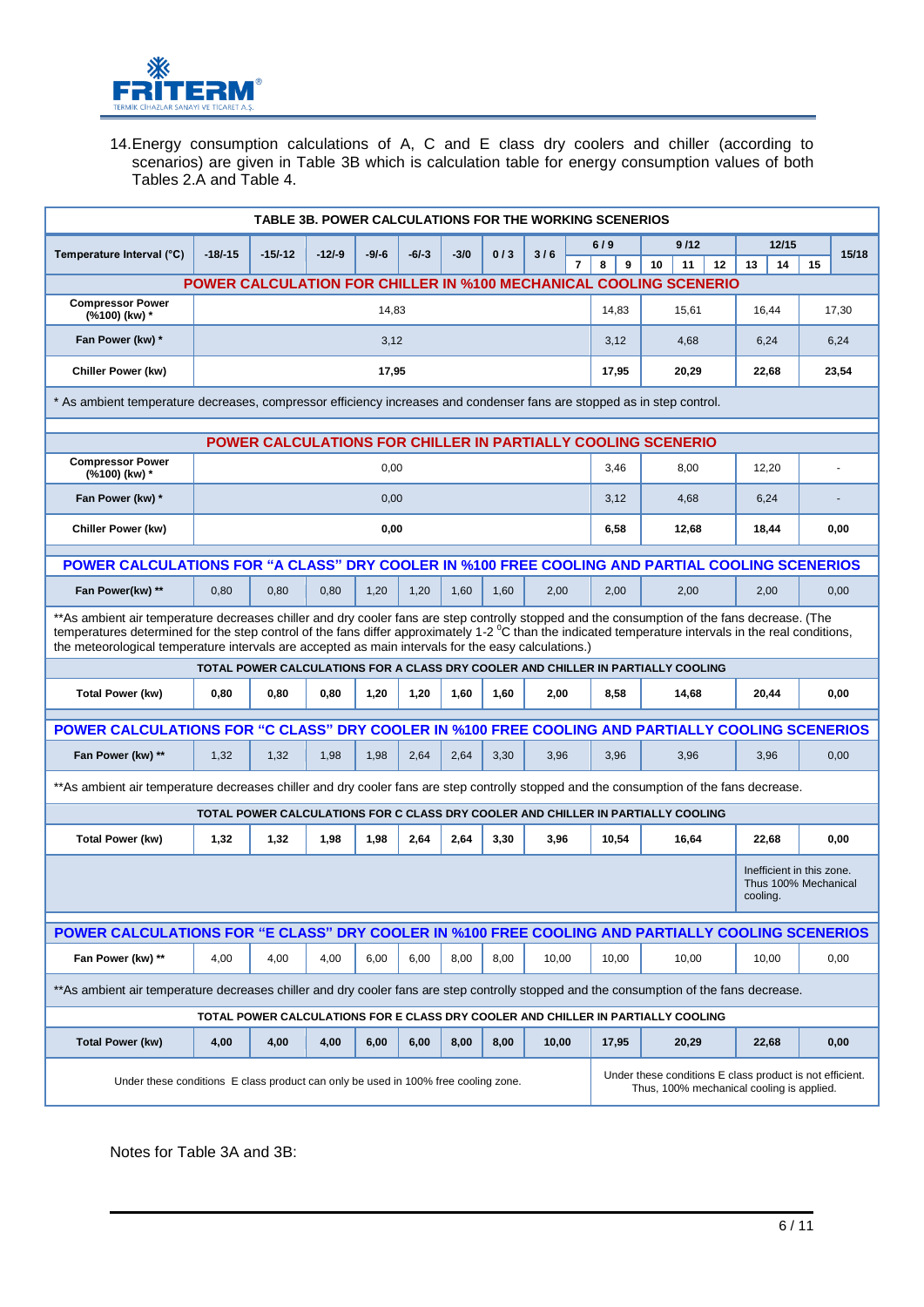

- 1. As A class dry cooler FRITERM FYKS 80 25 D 4 2,5 D E (10 fans) model; as C class dry cooler FRITERM FYKS 63 26 D 4 3,2 L (12 fans) model; as E class dry cooler FRITERM FYKS 80 15 D 3 2,5 S (5 fans) model selected [4].
- 2. The compressor is selected frequency controlled RC2-100B Screwed Compressor [8].
- 3. Condenser is selected as air cooled FRITERM FUH YK 63 24 C 1 2,5 S model.
- 4. The calculations for the capacity performance in different ambient temperatures are done with the constant flow-rate assumption in dry coolers.
- 5. Calculation interval is assumed between -18/-15°C and +18/+15°C.
- 6. Pumping power is not taken into account in comparison calculations.
- 7. The values above are found via using the producer firms' product selection programs.
- 15.In Table 4, energy saving calculations are given only for Ankara city. Please see Table 5 for energy efficiency of other 79 cities located in different regions of Turkey.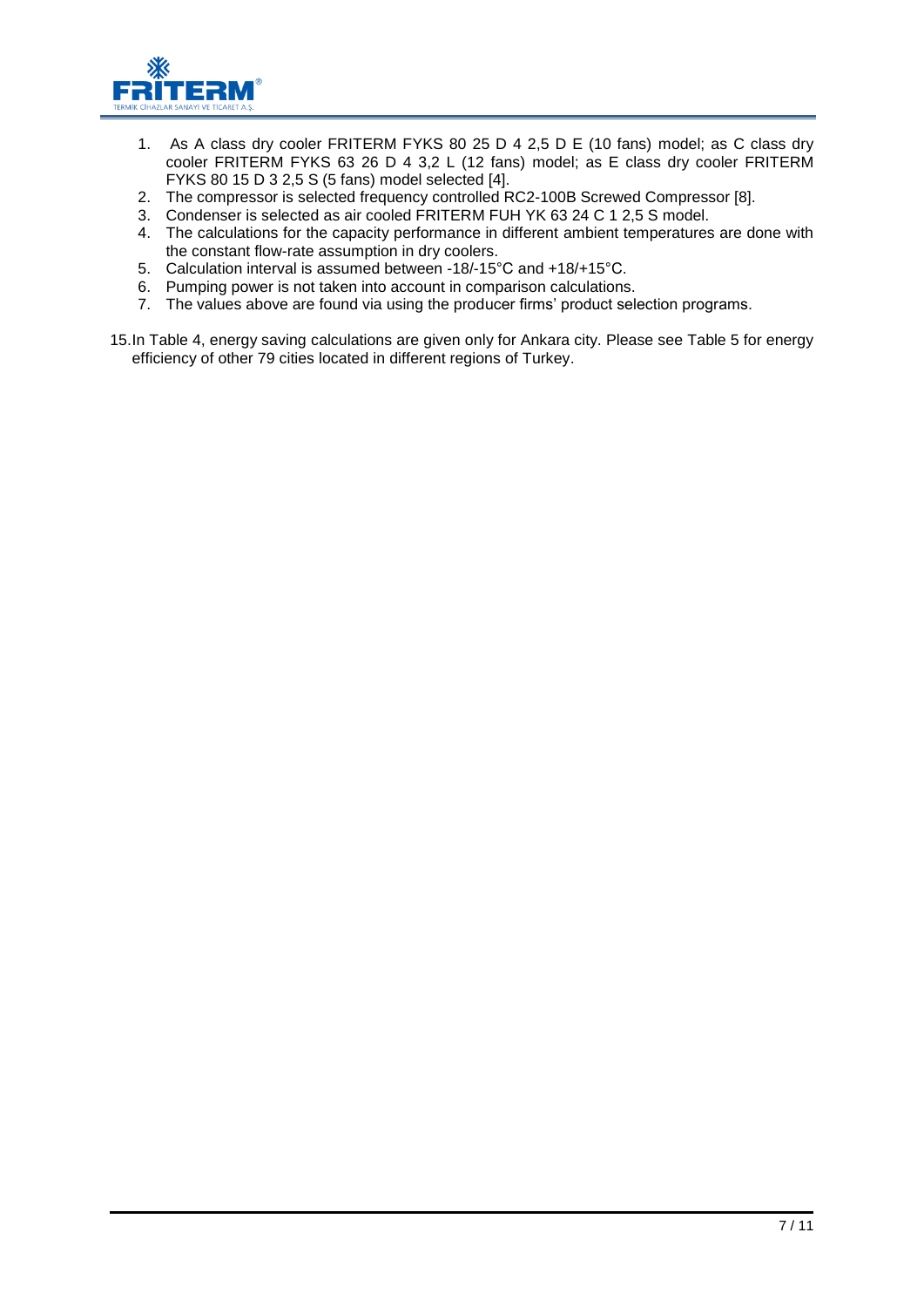

|                                                                   | TABLE 4. BENEFIT CALCULATION OF TANDEM WORKING SCENERIO(ANKARA)     |                |                        |                                       |                         |                         |                         |                         |                                 |            |            |                          |                                                                     |                                                  |                          |                              |
|-------------------------------------------------------------------|---------------------------------------------------------------------|----------------|------------------------|---------------------------------------|-------------------------|-------------------------|-------------------------|-------------------------|---------------------------------|------------|------------|--------------------------|---------------------------------------------------------------------|--------------------------------------------------|--------------------------|------------------------------|
| Repeated<br>Temperature<br>Frequency<br>(hour/Year)               | $\mathbf{2}$                                                        | 14             | 52                     | 140                                   | 318                     | 575                     | 823                     | 878                     |                                 | 876        |            | 851                      |                                                                     | 866                                              |                          | 899                          |
| Frequency for<br>16 hours of<br>working per<br>day<br>(hour/Year) | 1,3                                                                 | 9,3            | 34,7                   | 93,3                                  | 212,0                   | 383,3                   | 548,7                   | 585,3                   |                                 | 584,0      |            | 567,3                    | 577,3                                                               |                                                  |                          | 599,333                      |
| Temperature<br>Interval $(^{\circ}C)$                             | -18/-<br>15                                                         | $-15/$<br>12   | -12/-<br>9             | $-9/-6$                               | -6/-3                   | $-3/0$                  | 0/3                     | 3/6                     | $\overline{7}$                  | 6/9<br>8   | 9          | 9/12                     | 13                                                                  | 12/15<br>14                                      | 15                       | 15/18                        |
|                                                                   |                                                                     |                |                        |                                       |                         |                         |                         | %100 MECHANICAL COOLING |                                 |            |            |                          |                                                                     |                                                  |                          |                              |
| Energy<br>Consumed<br>(kW/h)                                      | 17,9<br>5                                                           | 17,95          | 17,9<br>5              | 17,95                                 | 17,95                   | 17,95                   | 17,95                   | 17,95                   | 17,95                           | 17,95      | 17,95      | 20,29                    | 22,68                                                               | 22,68                                            | 23,54                    | 23,54                        |
| Energy<br>Consumed in<br>Total (kW)                               | 23,9                                                                | 167,5          | 622,<br>3              | 1675.<br>3                            | 3805.<br>$\overline{4}$ | 6880,<br>8              | 9848.<br>6              | 10506<br>,7             | 3494,<br>3                      | 3494,<br>3 | 3494,<br>3 | 11511,<br>$\overline{2}$ | 4364,6                                                              | 4364,6                                           |                          | $\qquad \qquad \blacksquare$ |
| Energy cost<br>per<br>hour(€/kWh)                                 |                                                                     |                |                        |                                       |                         |                         |                         |                         | $0,09 \in$                      |            |            |                          |                                                                     |                                                  |                          |                              |
| Cost of<br>Consumed<br>Energy $(\epsilon)$                        | 2€                                                                  | 15€            | 56€                    | 151€                                  | 342€                    | 619€                    | 886€                    | 946€                    | 314€                            | 314€       | 314€       | 1.036€                   | 393€                                                                | 393€                                             |                          |                              |
| <b>Total Cost of</b><br>Consumed<br>Energy $(\epsilon)$           | 5.783€                                                              |                |                        |                                       |                         |                         |                         |                         |                                 |            |            |                          |                                                                     |                                                  |                          |                              |
|                                                                   | <b>PARTIALLY FREE COOLING: COMPARISON WITH "A CLASS" DRY COOLER</b> |                |                        |                                       |                         |                         |                         |                         |                                 |            |            |                          |                                                                     |                                                  |                          |                              |
| Energy<br>Consumed<br>(kW/h)                                      | 0,8                                                                 | 0,8            | 0,8                    | 1,2                                   | 1,2                     | 1,6                     | 1,6                     | $\overline{2}$          | $\overline{2}$                  | 8,58       | 8,58       | 14,68                    | 20,44                                                               | 20,44                                            |                          |                              |
| Energy<br>Consumed in<br>Total (kW)                               | 1,1                                                                 | 7,5            | 27,7                   | 112,0                                 | 254,4                   | 613,3                   | 877,9                   | 1170,<br>$\overline{7}$ | 1670,<br>2                      | 1670,<br>2 | 1670<br>2  | 8328<br>5                | 3933,6                                                              | 3933,6                                           | $\overline{\phantom{a}}$ | $\overline{\phantom{a}}$     |
| Cost of<br>Consumed<br>Energy $(€)$                               | 0€                                                                  | 1€             | 2€                     | 10€                                   | 23€                     | 55€                     | 79€                     | 105€                    | 150€                            | 150€       | 150€       | 750€                     | 354€                                                                | 354€                                             |                          |                              |
| <b>Total Cost of</b><br>Consumed<br>Energy $(\epsilon)$           | 2.184 €                                                             |                |                        |                                       |                         |                         |                         |                         |                                 |            |            |                          |                                                                     |                                                  |                          |                              |
| <b>CALCULATIO</b><br><b>NS</b>                                    |                                                                     |                |                        | <b>ANNUAL SAVING (EURO)</b>           |                         |                         |                         |                         | <b>EFFICIENCY (%)</b>           |            |            |                          |                                                                     | <b>RETURN OF THE INVESTMENT</b><br>(YEAR)        |                          |                              |
|                                                                   |                                                                     |                |                        | 3.598€                                |                         |                         |                         |                         | 62,23%                          |            | 3,6        |                          |                                                                     |                                                  |                          |                              |
| Energy                                                            |                                                                     |                |                        |                                       |                         |                         |                         |                         |                                 |            |            |                          | <b>PARTIALLY FREE COOLING: COMPARISON WITH "C CLASS" DRY COOLER</b> |                                                  |                          |                              |
| Consumed<br>(kW/h)<br>Energy                                      | 1,98                                                                | 1,98           | 1,98                   | 2,64                                  | 2,64                    | 3,3                     | 3,96                    | 3,96                    | 3,96                            | 10,54      | 10,54      | 16,64                    | 22,68                                                               | 22,68                                            | 23,54                    | 23,54                        |
| Consumed in<br>Total (kW)<br>Cost of                              | 2,6                                                                 | 18,5           | 68,6                   | 246,4                                 | 559,7                   | 1265.<br>$\mathbf 0$    | 2172,<br>$\overline{7}$ | 2317,<br>9              | 2051,                           | 2051,      | 2051,<br>8 | 9440,<br>$\overline{4}$  | 4364,6                                                              | 4364,6                                           | ٠                        | ٠                            |
| Consumed                                                          |                                                                     |                |                        |                                       |                         |                         |                         |                         | 8                               | 8          |            |                          |                                                                     |                                                  |                          |                              |
| Energy $(\epsilon)$                                               | 0€                                                                  | 2€             | 6€                     | 22€                                   | 50€                     | 114€                    | 196€                    | 209€                    | 185€                            | 185€       | 185€       | 850€                     | 393€                                                                | 393€                                             |                          |                              |
| <b>Total Cost of</b><br>Consumed<br>Energy $(E)$                  |                                                                     |                |                        |                                       |                         |                         |                         |                         | 2.788€                          |            |            |                          |                                                                     |                                                  |                          |                              |
| <b>CALCULATIO</b>                                                 |                                                                     |                |                        | <b>ANNUAL SAVING (EURO)</b>           |                         |                         |                         |                         | <b>EFFICIENCY (%)</b>           |            |            |                          |                                                                     | <b>RETURN OF THE INVESTMENT</b><br>(YEAR)        |                          |                              |
| <b>NS</b>                                                         |                                                                     |                |                        | 2.995€                                |                         |                         |                         |                         | 51.79%                          |            |            |                          |                                                                     | 4,1                                              |                          |                              |
| Energy                                                            |                                                                     |                |                        |                                       |                         |                         |                         |                         |                                 |            |            |                          | <b>PARTIALLY FREE COOLING: COMPARISON WITH "E CLASS" DRY COOLER</b> |                                                  |                          |                              |
| Consumed<br>(kW/h)<br>Energy                                      | $\overline{4}$                                                      | $\overline{4}$ | $\overline{4}$         | 6                                     | 6                       | 8                       | 8                       | 10                      | 10                              | 17,95      | 17,95      | 20,29                    | 22,68                                                               | 22,68                                            | 23,54                    | 23,54                        |
| Consumed in<br>Total (kW)<br>Cost of                              | 5,3                                                                 | 37,3           | 138,<br>$\overline{7}$ | 560,0                                 | 1272,<br>$\mathbf 0$    | 3066,<br>$\overline{7}$ | 4389,<br>3              | 5853,<br>3              | 3494,<br>3                      | 3494,<br>3 | 3494,<br>3 | 11511<br>,2              | 4364,6                                                              | 4364,6                                           | ٠                        |                              |
| Consumed<br>Energy $(\epsilon)$<br><b>Total Cost of</b>           | $0 \in$                                                             | $3 \in$        | 12€                    | 50€                                   | 114 €                   | 276€                    | 395€                    | 527€                    | 314 €                           | 314 €      | 314€       | 1.036<br>€               | 393€                                                                | 393€                                             | -                        | -                            |
| Consumed<br>Energy $(\epsilon)$                                   |                                                                     |                |                        |                                       |                         |                         |                         |                         | 4.144 €                         |            |            |                          |                                                                     |                                                  |                          |                              |
| <b>CALCULATIO</b><br><b>NS</b>                                    |                                                                     |                |                        | <b>ANNUAL SAVING (EURO)</b><br>1.639€ |                         |                         |                         |                         | <b>EFFICIENCY (%)</b><br>28,34% |            |            |                          |                                                                     | <b>RETURN OF THE INVESTMENT</b><br>(YEAR)<br>5,5 |                          |                              |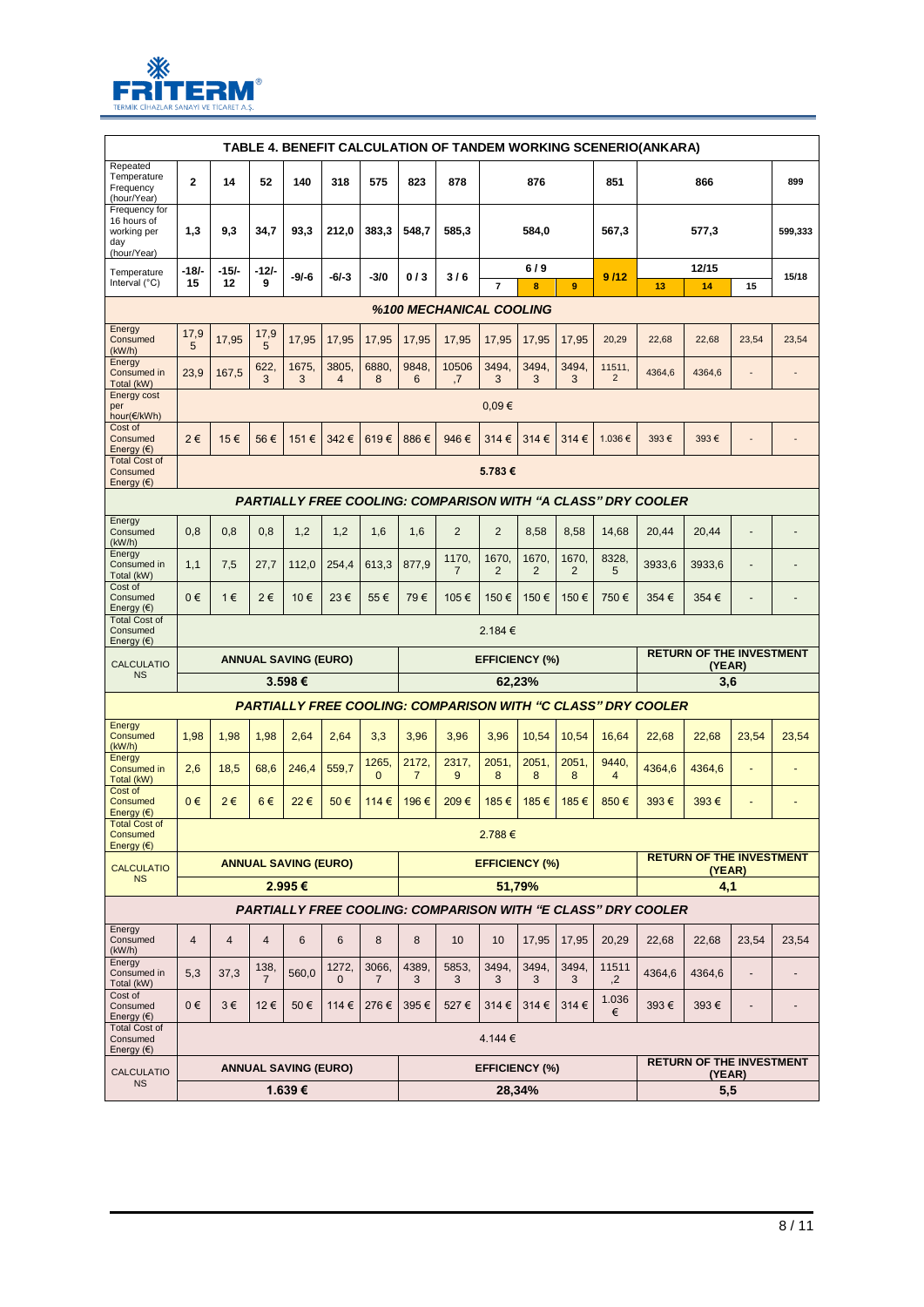

|                         |                            |                  |                 |                 |         |       |        |                                            |     |      | TABLE 5. ENERGY SAVINGS IN 79 CITIES OF TURKEY FOR A, C AND E CLASS DRY COOLER |       |       |         |                   |         |
|-------------------------|----------------------------|------------------|-----------------|-----------------|---------|-------|--------|--------------------------------------------|-----|------|--------------------------------------------------------------------------------|-------|-------|---------|-------------------|---------|
|                         | <b>Cities</b>              |                  |                 |                 |         |       |        | Repeated Temperature Frequency (hour/Year) |     |      |                                                                                |       |       |         | Energy Saving (%) |         |
|                         | Temperature Intervals (°C) | $-18/-15$        | $-15/-12$       | $-12/-9$        | $-9/-6$ | -6/-3 | $-3/0$ | $-3/0$                                     | 3/6 | 6/9  | 9/12                                                                           | 12/15 | 15/18 | A class | C class           | E class |
| $\overline{1}$          | Erzurum                    | 176              | 246             | 332             | 461     | 601   | 712    | 849                                        | 772 | 811  | 789                                                                            | 712   | 630   | 71%     | 61%               | 39%     |
| $\mathbf{2}$            | Hakkari                    | 29               | 88              | 203             | 359     | 599   | 794    | 831                                        | 659 | 616  | 661                                                                            | 630   | 704   | 70%     | 60%               | 39%     |
| $\overline{\mathbf{3}}$ | Ardahan                    | 234              | 333             | 435             | 530     | 623   | 724    | 757                                        | 793 | 902  | 923                                                                            | 760   | 590   | 70%     | 60%               | 39%     |
| 4                       | Ağrı                       | 170              | 213             | 290             | 373     | 572   | 678    | 786                                        | 671 | 695  | 774                                                                            | 728   | 663   | 69%     | 60%               | 38%     |
| 5                       | Kars                       | 202              | 285             | 411             | 504     | 596   | 691    | 775                                        | 746 | 839  | 900                                                                            | 824   | 651   | 69%     | 59%               | 38%     |
| 6                       | Muş                        | 116              | 167             | 233             | 294     | 485   | 683    | 826                                        | 585 | 631  | 693                                                                            | 709   | 695   | 69%     | 59%               | 37%     |
| $\overline{7}$          | <b>Bitlis</b>              | 13               | 42              | 114             | 252     | 474   | 858    | 1085                                       | 788 | 734  | 795                                                                            | 770   | 689   | 68%     | 57%               | 35%     |
| 9                       | Van                        | $\overline{22}$  | 70              | 149             | 287     | 470   | 748    | 941                                        | 827 | 781  | 803                                                                            | 785   | 802   | 67%     | 57%               | 34%     |
| 8                       | <b>Bayburt</b>             | 102              | 186             | 300             | 433     | 577   | 728    | 843                                        | 805 | 887  | 978                                                                            | 881   | 694   | 67%     | 57%               | 34%     |
| 10                      | Bingöl                     | 21               | 48              | 98              | 198     | 368   | 639    | 917                                        | 768 | 722  | 704                                                                            | 682   | 696   | 67%     | 56%               | 33%     |
| 12                      | Tunceli                    | 21               | 42              | 85              | 175     | 300   | 534    | 911                                        | 791 | 743  | 710                                                                            | 694   | 691   | 66%     | 55%               | 33%     |
| 11                      | lğdır                      | $\overline{22}$  | 48              | 104             | 207     | 440   | 723    | 691                                        | 649 | 661  | 724                                                                            | 740   | 787   | 66%     | 55%               | 33%     |
| 13                      | Erzincan                   | $\overline{29}$  | 61              | 131             | 253     | 425   | 639    | 781                                        | 787 | 812  | 820                                                                            | 795   | 812   | 65%     | 55%               | 32%     |
| 15                      | Elazığ                     | 3                | 16              | 53              | 136     | 305   | 573    | 836                                        | 837 | 787  | 750                                                                            | 692   | 705   | 65%     | 54%               | 32%     |
| 14                      | <b>Sivas</b>               | 54               | 98              | 178             | 292     | 460   | 658    | 865                                        | 844 | 859  | 934                                                                            | 947   | 808   | 64%     | 54%               | 32%     |
| 16                      | Yozgat                     | 17               | 52              | 122             | 272     | 467   | 680    | 940                                        | 930 | 894  | 928                                                                            | 984   | 838   | 64%     | 54%               | 31%     |
| 18                      | Cankırı                    | 8                | $\overline{22}$ | 60              | 167     | 358   | 659    | 943                                        | 874 | 826  | 831                                                                            | 869   | 867   | 64%     | 54%               | 30%     |
| 17                      | Konya                      | 9                | 33              | 76              | 169     | 373   | 643    | 796                                        | 847 | 843  | 808                                                                            | 808   | 835   | 64%     | 54%               | 30%     |
| 19                      | Kayseri                    | $\overline{28}$  | 61              | 121             | 237     | 416   | 680    | 804                                        | 804 | 864  | 907                                                                            | 886   | 780   | 64%     | 53%               | 30%     |
| 21                      | Malatya                    | $\mathbf 0$      | 4               | 32              | 103     | 253   | 540    | 795                                        | 833 | 792  | 728                                                                            | 693   | 715   | 63%     | 53%               | 30%     |
| 20                      | Gümüşhane                  | $\overline{20}$  | 47              | 113             | 261     | 475   | 702    | 859                                        | 846 | 890  | 946                                                                            | 995   | 940   | 63%     | 53%               | 30%     |
| 22                      | Kastamonu                  | $\overline{2}$   | $\overline{17}$ | 55              | 133     | 378   | 802    | 1034                                       | 940 | 903  | 965                                                                            | 996   | 866   | 63%     | 53%               | 30%     |
| 23                      | Eskişehir                  | $\overline{2}$   | 12              | 52              | 168     | 365   | 708    | 870                                        | 887 | 904  | 876                                                                            | 920   | 886   | 63%     | 53%               | 29%     |
| 24                      | Kırşehir                   | 13               | 39              | 83              | 182     | 347   | 579    | 824                                        | 825 | 847  | 872                                                                            | 861   | 903   | 63%     | 52%               | 29%     |
| 25                      | Çorum                      | $\boldsymbol{8}$ | 16              | 55              | 153     | 348   | 664    | 950                                        | 899 | 918  | 948                                                                            | 943   | 862   | 62%     | 52%               | 29%     |
| 26                      | Kırıkkale                  | $\overline{5}$   | 12              | 33              | 118     | 278   | 561    | 833                                        | 885 | 842  | 823                                                                            | 826   | 890   | 62%     | 52%               | 28%     |
| 28                      | Ankara                     | $\overline{2}$   | 14              | 52              | 140     | 318   | 575    | 823                                        | 878 | 876  | 851                                                                            | 866   | 899   | 62%     | 52%               | 28%     |
| 27                      | Nevşehir                   | $\overline{11}$  | 35              | 95              | 224     | 372   | 545    | 807                                        | 959 | 937  | 954                                                                            | 946   | 866   | 62%     | 52%               | 28%     |
| 29                      | Niğde                      | $\overline{20}$  | 42              | 97              | 198     | 341   | 586    | 776                                        | 814 | 879  | 912                                                                            | 919   | 907   | 62%     | 52%               | 28%     |
| 30                      | Afyon                      | $\overline{2}$   | 13              | 63              | 149     | 332   | 598    | 797                                        | 917 | 947  | 916                                                                            | 924   | 893   | 62%     | 51%               | 28%     |
| 31                      | Kütahya                    | $\overline{2}$   | 13              | 45              | 144     | 343   | 652    | 822                                        | 937 | 969  | 968                                                                            | 976   | 926   | 61%     | 51%               | 27%     |
| 32                      | Aksaray                    | 9                | 29              | $\overline{73}$ | 159     | 283   | 511    | 753                                        | 793 | 892  | 883                                                                            | 881   | 896   | 61%     | 50%               | 27%     |
| 33                      | Karaman                    | 17               | 36              | 70              | 162     | 336   | 520    | 654                                        | 811 | 914  | 907                                                                            | 874   | 881   | 61%     | 50%               | 27%     |
| 34                      | Isparta                    | $\mathbf 0$      | 2               | 20              | 86      | 240   | 528    | 802                                        | 939 | 1078 | 975                                                                            | 844   | 833   | 60%     | 50%               | 26%     |
| 35                      | Diyarbakır                 | $\overline{4}$   | $9\,$           | $\overline{25}$ | 64      | 177   | 379    | 666                                        | 787 | 864  | 797                                                                            | 701   | 650   | 60%     | 49%               | 26%     |
| 36                      | <b>Bolu</b>                | $\overline{3}$   | 20              | 45              | 105     | 275   | 667    | 925                                        | 901 | 985  | 1061                                                                           | 1090  | 946   | 60%     | 49%               | 25%     |
| 37                      | Uşak                       | $\overline{0}$   | $\mathbf{0}$    | $\overline{7}$  | 50      | 186   | 423    | 748                                        | 981 | 1065 | 940                                                                            | 873   | 876   | 59%     | 48%               | 24%     |
| 38                      | Edirne                     | $\mathbf 0$      | $\overline{2}$  | 13              | 55      | 166   | 414    | 749                                        | 880 | 871  | 864                                                                            | 886   | 961   | 59%     | 48%               | 24%     |
| 39                      | Siirt                      | $\Omega$         | $\mathbf{1}$    | 10              | 30      | 79    | 281    | 670                                        | 869 | 890  | 782                                                                            | 685   | 644   | 59%     | 48%               | 24%     |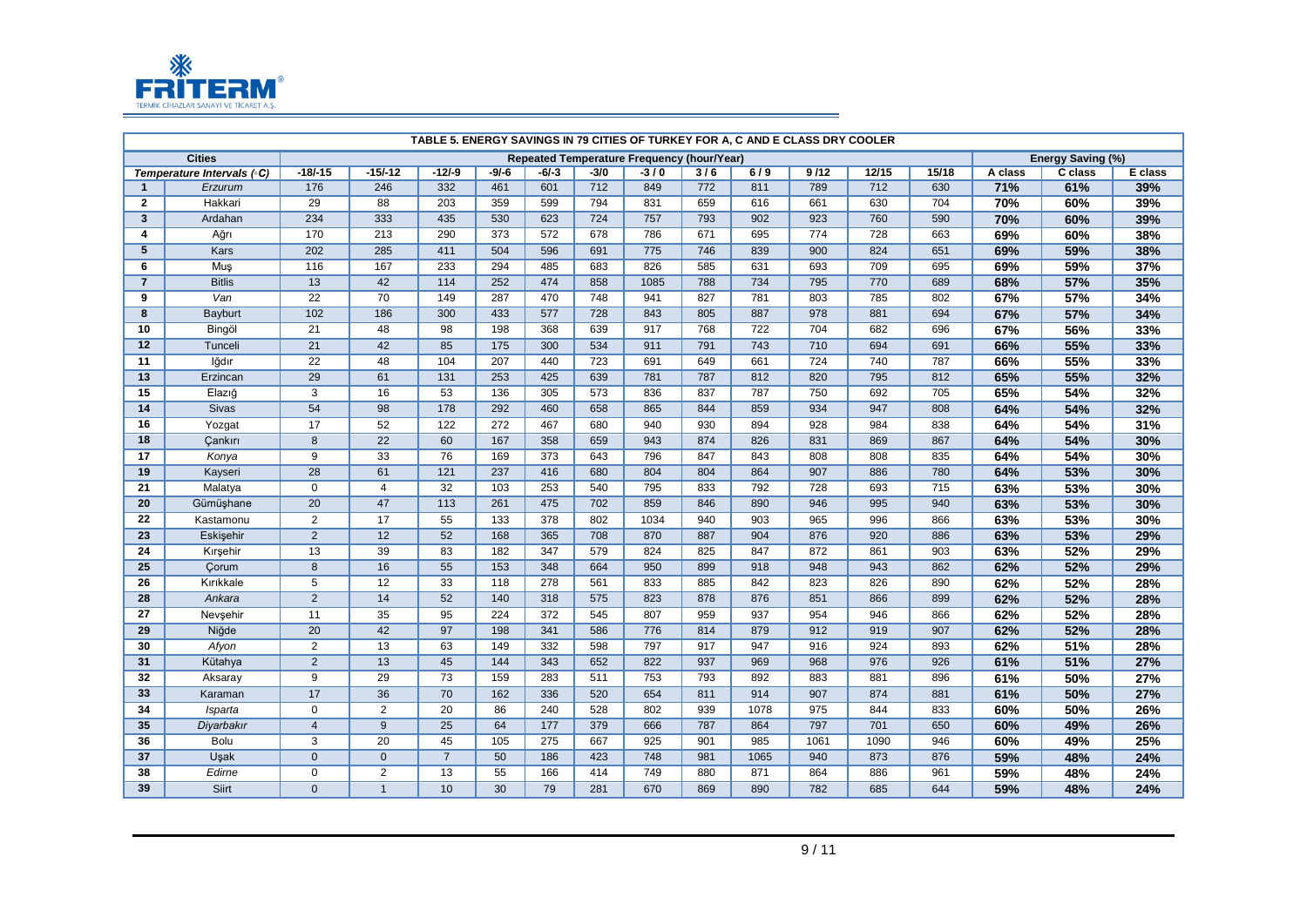

|    |                            |                |                |                 |                 |                 |                |        | TABLE 5. ENERGY SAVINGS IN 79 CITIES OF TURKEY FOR A, C AND E CLASS DRY COOLER |      |      |       |       |          |                          |          |
|----|----------------------------|----------------|----------------|-----------------|-----------------|-----------------|----------------|--------|--------------------------------------------------------------------------------|------|------|-------|-------|----------|--------------------------|----------|
|    | <b>Cities</b>              |                |                |                 |                 |                 |                |        | Repeated Temperature Frequency (hour/Year)                                     |      |      |       |       |          | <b>Energy Saving (%)</b> |          |
|    | Temperature Intervals (°C) | $-18/-15$      | $-15/-12$      | $-12/-9$        | $-9/-6$         | $-6/-3$         | $-3/0$         | $-3/0$ | 3/6                                                                            | 6/9  | 9/12 | 12/15 | 15/18 | A Sınıfı | C Sınıfı                 | E Sinifi |
| 40 | Mardin                     | $\overline{0}$ | $\mathbf 0$    | $\mathbf{1}$    | 19              | 99              | 297            | 613    | 881                                                                            | 870  | 798  | 664   | 620   | 59%      | 48%                      | 24%      |
| 41 | <b>Burdur</b>              | $\mathbf 0$    | $\mathbf 0$    | $\overline{4}$  | 52              | 176             | 406            | 689    | 949                                                                            | 1077 | 935  | 841   | 867   | 58%      | 48%                      | 24%      |
| 42 | <b>Bilecik</b>             | $\overline{0}$ | $\mathbf{0}$   | $\mathbf{3}$    | 26              | 174             | 491            | 811    | 904                                                                            | 923  | 936  | 975   | 1088  | 58%      | 48%                      | 23%      |
| 43 | Amasya                     | 2              | $\overline{4}$ | 8               | 36              | 147             | 428            | 751    | 874                                                                            | 887  | 888  | 903   | 987   | 58%      | 48%                      | 23%      |
| 44 | Artvin                     | $\overline{0}$ | $\mathbf{0}$   | $\overline{2}$  | 30              | 159             | 477            | 846    | 915                                                                            | 892  | 929  | 1037  | 1231  | 58%      | 47%                      | 23%      |
| 45 | G.Antep                    | $\mathbf 0$    | $\mathbf 0$    | $\overline{2}$  | 20              | 84              | 294            | 638    | 920                                                                            | 958  | 857  | 738   | 705   | 58%      | 47%                      | 22%      |
| 46 | <b>Tokat</b>               | $\overline{3}$ | $\overline{7}$ | $\overline{21}$ | $\overline{71}$ | 209             | 476            | 767    | 807                                                                            | 885  | 1003 | 1019  | 1028  | 57%      | 47%                      | 22%      |
| 47 | Kırklareli                 | $\mathbf 0$    | $\mathbf{1}$   | 9               | 55              | 140             | 359            | 770    | 883                                                                            | 905  | 964  | 938   | 963   | 57%      | 47%                      | 22%      |
| 48 | Karabük                    | $\mathbf{0}$   | $\mathbf{0}$   | $\mathbf{0}$    | 10              | 109             | 381            | 750    | 948                                                                            | 965  | 934  | 1054  | 1085  | 56%      | 46%                      | 22%      |
| 49 | Batman                     | $\mathbf 0$    | 5              | 20              | 34              | 96              | 273            | 540    | 755                                                                            | 871  | 847  | 756   | 705   | 56%      | 45%                      | 21%      |
| 50 | Bartın                     | $\mathbf{0}$   | $\mathbf{0}$   | 3               | 15              | 74              | 336            | 725    | 969                                                                            | 1112 | 1034 | 1063  | 1050  | 55%      | 44%                      | 20%      |
| 51 | <b>Balıkesir</b>           | $\mathbf 0$    | $\mathbf 0$    | $\overline{1}$  | 12              | 68              | 251            | 572    | 825                                                                            | 1013 | 972  | 932   | 909   | 53%      | 43%                      | 20%      |
| 52 | Adıyaman                   | $\mathbf 0$    | $\mathbf 0$    | $\mathbf 0$     | 6               | 40              | 151            | 464    | 811                                                                            | 971  | 887  | 737   | 687   | 53%      | 43%                      | 18%      |
| 53 | <b>Bursa</b>               | $\mathbf 0$    | $\mathbf 0$    | $\overline{2}$  | 5               | 36              | 237            | 568    | 810                                                                            | 1028 | 981  | 942   | 985   | 53%      | 42%                      | 18%      |
| 54 | Kahramanmaraş              | $\mathbf 0$    | $\mathbf 0$    | $\mathbf 0$     | $\mathbf{3}$    | 30              | 155            | 420    | 775                                                                            | 977  | 925  | 788   | 708   | 52%      | 41%                      | 17%      |
| 55 | Tekirdağ                   | $\Omega$       | $\mathbf 0$    | $\mathbf{1}$    | 14              | 60              | 183            | 498    | 893                                                                            | 1074 | 1084 | 969   | 1002  | 52%      | 41%                      | 17%      |
| 57 | Adapazarı                  | $\overline{0}$ | $\mathbf{0}$   | $\mathbf{0}$    | $\overline{2}$  | $\overline{22}$ | 152            | 545    | 886                                                                            | 1053 | 977  | 1035  | 1090  | 51%      | 41%                      | 17%      |
| 56 | Muğla                      | $\Omega$       | $\mathbf 0$    | $\mathbf 0$     | $\overline{4}$  | 47              | 220            | 487    | 781                                                                            | 1153 | 1113 | 868   | 805   | 51%      | 41%                      | 16%      |
| 58 | Zonguldak                  | $\overline{0}$ | $\mathbf{0}$   | $\mathbf{0}$    | $\overline{0}$  | 12              | 122            | 505    | 1018                                                                           | 1024 | 989  | 1120  | 1228  | 51%      | 41%                      | 16%      |
| 59 | Kocaeli                    | $\Omega$       | $\mathbf 0$    | $\mathbf 0$     | $\mathbf{1}$    | 14              | 115            | 502    | 852                                                                            | 1025 | 978  | 994   | 1097  | 51%      | 40%                      | 16%      |
| 60 | Sanlıurfa                  | $\overline{0}$ | $\mathbf{0}$   | $\mathbf{0}$    | $\overline{2}$  | $\overline{23}$ | 99             | 323    | 687                                                                            | 951  | 902  | 749   | 657   | 50%      | 39%                      | 16%      |
| 61 | Denizli                    | $\mathbf 0$    | $\pmb{0}$      | $\mathsf 0$     | 3               | 31              | 171            | 418    | 684                                                                            | 930  | 1023 | 923   | 848   | 49%      | 39%                      | 16%      |
| 62 | İstanbul                   | $\overline{0}$ | $\overline{0}$ | $\overline{0}$  | $\overline{0}$  | 15              | 95             | 389    | 913                                                                            | 1144 | 1090 | 1025  | 983   | 49%      | 39%                      | 15%      |
| 63 | <b>Kilis</b>               | $\mathbf 0$    | $\mathbf 0$    | $\mathbf 0$     | $\mathbf 0$     | 12              | 80             | 298    | 713                                                                            | 1059 | 976  | 794   | 733   | 49%      | 38%                      | 14%      |
| 64 | Manisa                     | $\overline{0}$ | $\mathbf{0}$   | $\mathbf{0}$    | $\overline{0}$  | 13              | 137            | 363    | 668                                                                            | 932  | 973  | 899   | 858   | 49%      | 38%                      | 14%      |
| 65 | Yalova                     | $\mathbf 0$    | $\mathbf 0$    | $\mathbf 0$     | $\mathbf 0$     | 8               | 88             | 398    | 836                                                                            | 1088 | 1091 | 1042  | 1095  | 48%      | 38%                      | 14%      |
| 66 | Canakkale                  | $\overline{0}$ | $\overline{0}$ | $\Omega$        | $\mathbf{1}$    | 27              | 152            | 405    | 738                                                                            | 981  | 1048 | 1126  | 1017  | 48%      | 37%                      | 14%      |
| 67 | Samsun                     | $\overline{0}$ | $\overline{0}$ | $\overline{0}$  | $\overline{0}$  | $\overline{9}$  | 68             | 350    | 836                                                                            | 1177 | 1104 | 1087  | 1134  | 47%      | 37%                      | 13%      |
| 68 | Rize                       | $\mathbf{0}$   | $\mathbf 0$    | $\mathbf 0$     | $\mathbf{0}$    | $\mathbf{3}$    | 52             | 392    | 820                                                                            | 1178 | 1155 | 1067  | 1114  | 47%      | 37%                      | 13%      |
| 69 | Ordu                       | $\overline{0}$ | $\overline{0}$ | $\overline{0}$  | $\overline{0}$  | $\overline{3}$  | 63             | 358    | 811                                                                            | 1221 | 1154 | 1089  | 1099  | 47%      | 36%                      | 13%      |
| 70 | Sinop                      | $\overline{0}$ | $\mathbf{0}$   | $\mathbf 0$     | $\mathbf{0}$    | $\overline{4}$  | 48             | 287    | 845                                                                            | 1357 | 1153 | 1074  | 1080  | 47%      | 36%                      | 12%      |
| 71 | Trabzon                    | $\mathbf 0$    | $\mathbf 0$    | $\mathbf 0$     | $\Omega$        | 6               | 54             | 286    | 788                                                                            | 1205 | 1095 | 1044  | 1141  | 47%      | 36%                      | 12%      |
| 72 | Giresun                    | $\mathbf 0$    | $\mathbf 0$    | $\mathbf 0$     | $\overline{0}$  | $\mathbf 0$     | 42             | 290    | 785                                                                            | 1252 | 1114 | 1085  | 1123  | 46%      | 36%                      | 12%      |
| 73 | Aydın                      | $\mathbf 0$    | $\mathbf 0$    | $\mathbf 0$     | $\Omega$        | 2               | 59             | 245    | 478                                                                            | 810  | 1066 | 1082  | 995   | 42%      | 31%                      | 10%      |
| 74 | Antakya                    | $\mathbf 0$    | $\overline{0}$ | $\overline{0}$  | $\overline{0}$  | $\overline{2}$  | 35             | 160    | 362                                                                            | 736  | 1055 | 992   | 918   | 39%      | 29%                      | 8%       |
| 75 | İzmir                      | $\mathbf 0$    | $\mathbf 0$    | $\mathbf 0$     | $\Omega$        | $\mathbf 0$     | 25             | 162    | 440                                                                            | 749  | 1056 | 1142  | 990   | 39%      | 29%                      | 8%       |
| 76 | Antalya                    | $\overline{0}$ | $\mathbf 0$    | $\mathbf{0}$    | $\overline{0}$  | $\overline{0}$  | 6              | 103    | 336                                                                            | 755  | 1080 | 1113  | 1138  | 36%      | 26%                      | 6%       |
| 77 | Adana                      | $\mathbf 0$    | 0              | $\mathbf 0$     | $\mathbf 0$     | $\mathbf 0$     | 12             | 71     | 274                                                                            | 635  | 1024 | 1023  | 986   | 35%      | 25%                      | 6%       |
| 78 | Mersin                     | $\overline{0}$ | $\mathbf{0}$   | $\mathbf{0}$    | $\overline{0}$  | $\mathbf{0}$    | $\overline{2}$ | 42     | 170                                                                            | 480  | 943  | 1108  | 1148  | 31%      | 21%                      | 4%       |
| 79 | İskenderun                 | $\Omega$       | $\mathbf 0$    | $\Omega$        | $\mathbf 0$     | $\mathbf 0$     | $\mathbf 0$    | 8      | 78                                                                             | 311  | 809  | 1232  | 1258  | 25%      | 15%                      | 2%       |